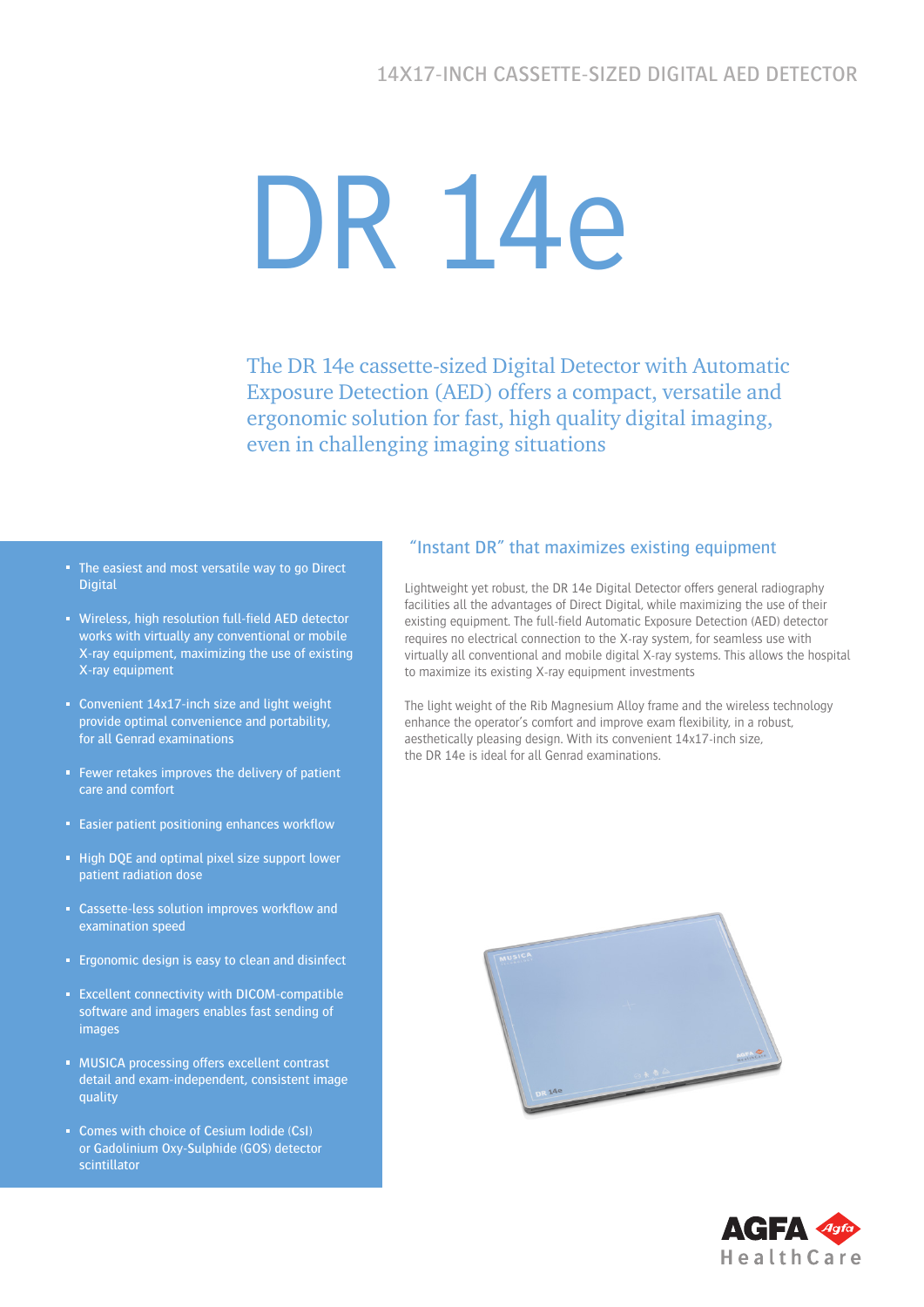# 14X17-INCH CASSETTE-SIZED DIGITAL AED DETECTOR





#### Faster and more efficient workflow

The DR 14e is an integral part of an Agfa HealthCare Instant DR solution, which includes the NX image acquisition software with MUSICA processing and detector. These cassette-less, digital solutions provide a range of workflow benefits that improve productivity and speed up exam time. Both wireless and wired configurations are possible. Retakes can be made more quickly without changing cassette, and the number of images is no longer limited by the availability of cassettes. To complete the workflow, images can be sent more quickly to a PACS or imager in DICOM format. This faster workflow improves the delivery of patient care and comfort.

#### MUSICA and DR image quality: improved diagnostic confidence

The DR 14e is compatible with our 'gold standard' MUSICA image processing, which has been specially adapted and tuned to further enhance the excellent DR image quality. Exam-independent, it delivers consistent image quality and high contrast detail. Combining MUSICA with the high quality of the DR 14e, in terms of both sensitivity and sharpness, provides improved diagnostic confidence and efficiency. The DR 14e offers a high Detective Quantum Efficiency (DQE), while optimum pixel size supports lower radiation dose for patients.

#### Services & Support

Agfa HealthCare offers service agreement solutions tailored to the customer's situation. Available in Basic, Comfort and Advanced levels, they make lifecycle costs predictable. A worldwide team of some 1,000 service professionals can provide support at all phases of the project, and even help customize examination trees or link RIS protocol codes, further improving the return on investment. This team goes well beyond maintenance support, offering value-added services such as super user training, staff training and software upgrades.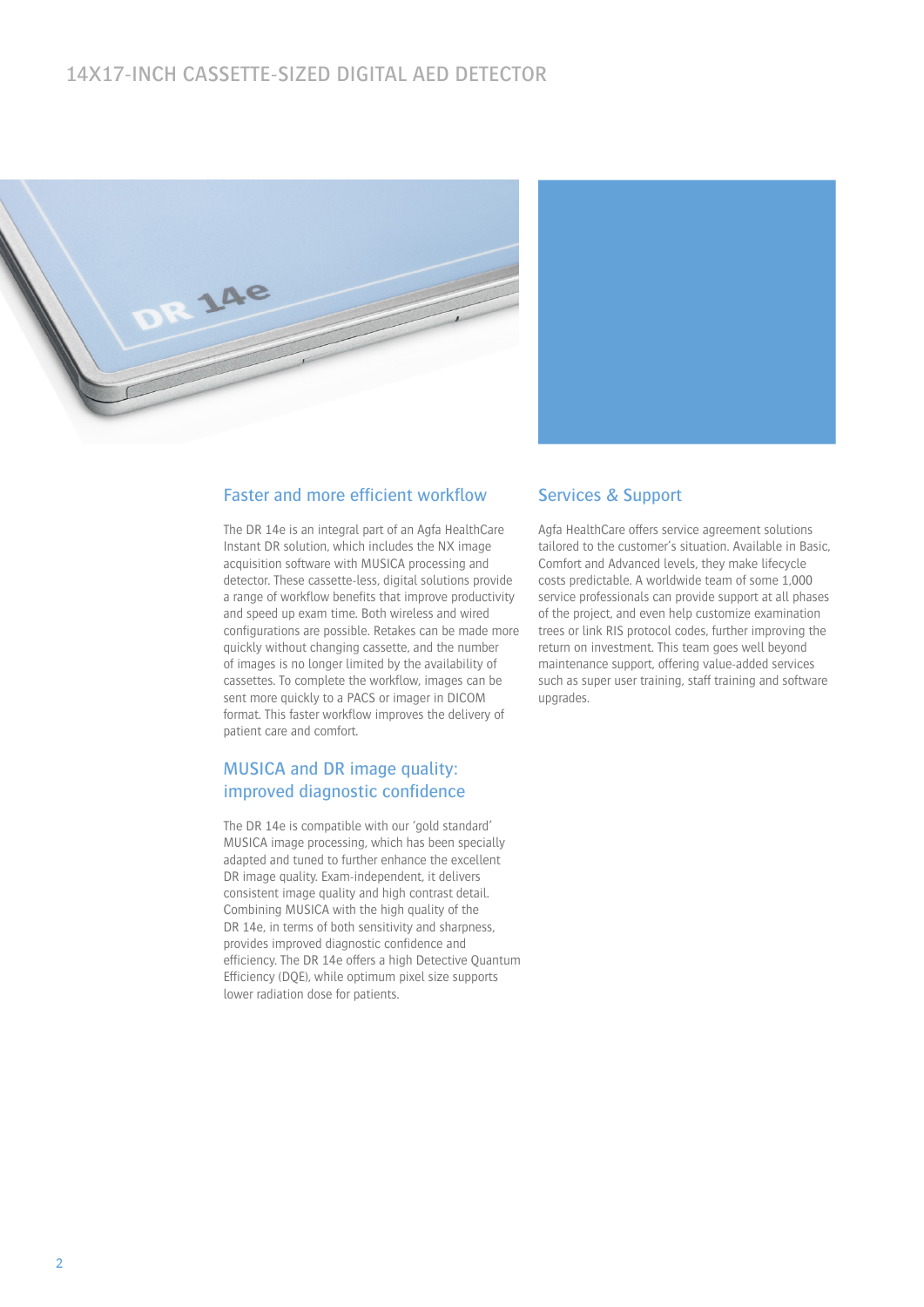# Technical Specifications

### **DETECTOR**

- Detector type: Amorphous Silicon with TFT
- Conversion screen: CsI (Cesium Iodide) and GOS (Gadolinium oxysulfide)
- Pixel pitch: 150 μm
- Active pixel matrix: 2336 x 2836 pixels
- Active area size:  $430$  mm x 350 mm
- **Effective pixel matrix: 2336 x 2836 pxl**
- Grayscale: 16 bit
- Spatial Resolution: Min. 3.36 lp/mm
- Outer dimensions: ISO 4090 Cassette size; 384 x 460 x 15 mm
- Weight: 2.95 kg including battery
- **Energy Range Standard: 40 150 kVp**

#### ENVIRONMENTAL REQUIREMENTS

#### **Operation**

- **Temperature:**  $+15$   $\degree$   $+35$  $\degree$  C
- **Humidity: 15**  $\approx$  **80% RH**
- Atmospheric pressure:  $700 \degree 1060$  hPa
- $Shock: 150 G$
- Vibration: 0.2 G
- Drop limits: Max. 1200 mm

#### Storage and transportation

- **Temperature:** -30  $\approx$  +50 $\degree$  C)
- Humidity:  $10^{\circ}$  90% Rh
- **Atmospheric pressure: 700**  $\degree$  **1060 mbar**
- $Shock: 4,8$  Km/h
- **Vibration: 6,9 m/s<sup>2</sup>**
- Drop limits: Max. 910 mm (without palette)

#### Wi-Fi

- Wireless connection: IEEE 802. 11n (2.4/5.2/5.3/5.6/5.8GHz)
- Wireless signal range: maximum 6 m

#### Battery

- Type: Rechargeable Lithium ion battery
- Battery in operation state: 3 hours;
- > 700 images Weight:  $230 g$
- **Battery output: Output Voltage DC +7.4 V**
- Capacity: 3200 mAh
- Lifecycle: Expected lifetime: 75% at 400 cycles

#### Battery charger

- Type: Lithium ion battery charger
- Operation temperature:  $0^{\circ}$ C 35 $^{\circ}$ C
- Simultaneous charging: 2 batteries
- Dimensions: Width x Height x Depth 92.5 x 259 x 56 mm
- Weight: 600 g
- Electrical connection: 16V, DC/6.5A
- $\blacksquare$  AC adaptor Rating Input: 100 240 V, AC/1.5A,  $50 - 60$  Hz

#### REGISTRATION CABLE

(for installation and sharing in wireless use mode)

- **Length: 0,7 m**
- RJ45 connector

#### POWER BOX (for wired connection mode)

#### Power Supply Conditions

- Rated Voltage: 100 240 V
- $\blacksquare$  Input Current: 2 0.84 A
- Frequency:  $50 60$  Hz

#### Environmental Conditions

- Operating Temperature (°C): 15~35 Humidity (%Rh): 15~80 Pressure (hPa): 700~1060
- Non-operating Temperature ( $°C$ ): 5~35 Humidity (%Rh): 10~80 Pressure (hPa): 700~1060
- Storage Temperature ( $°C$ ): -30 $\degree$ 50 Humidity (%Rh): 10~90 Pressure (hPa): 700~1060

#### Cable

- Length: 10m
- RJ45 connector